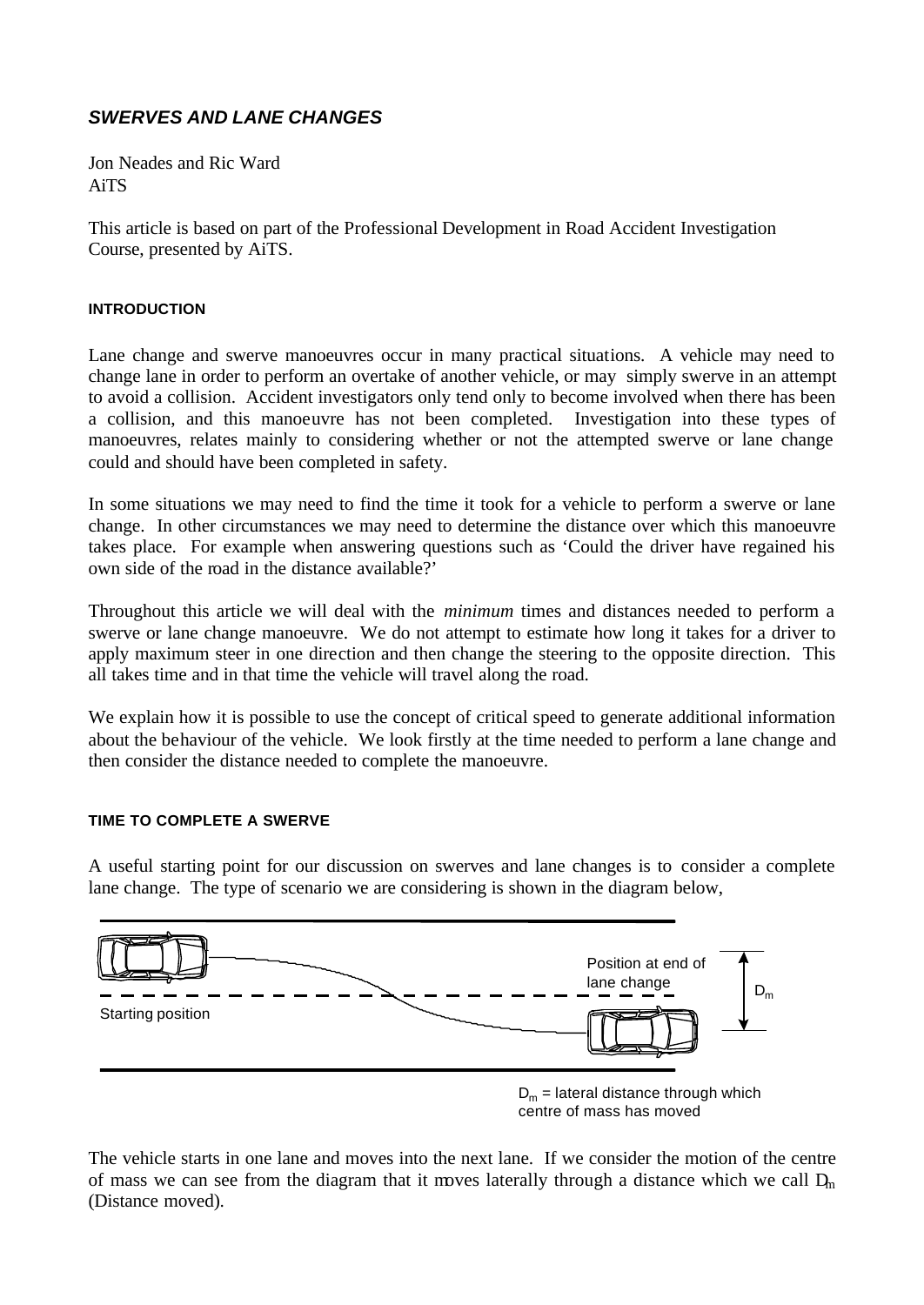If the vehicle is travelling at a given speed (V) we can find the total time needed to perform the complete manoeuvre. The way in which we find the total time is to consider the path taken by the centre of mass to be two separate turns. The first, in this example, is to the right and the second to the left.

From an understanding of critical speed, we know that if we can find the radius of the turn, we can find the theoretical maximum speed at which that turn can be negotiated. Once the speed at which the turn can be taken is known, we can calculate the time needed to complete the turn relatively easily. This is the procedure that we follow to find the time taken.

Our next step is to redraw the diagram above with a little more information and labels needed to explain various features. We have included information needed to calculate the radius of the turn on the diagram below.



As previously stated, the turn can be considered to be two turns. Our technique for deriving an equation is based on that described by Jennings<sup>1</sup> to find the time for one of these curves and then double the result at the end to find the time for the complete manoeuvre.

Consider the curve from A to B. We can see that it is an arc with a half the chord shown  $(C/2)$ together with the mid-ordinate measurement (m). The distance OA and OB are radii (r) of the circle we are trying to find.

It is helpful at this stage to consider what information we have available. We only actually know the mid-ordinate (m). This is equal to half the total lateral displacement  $(D_m)$ . This is not quite the whole story as we can find, from other methods, the coefficient of friction  $(\mu)$  and we always know the value of g at  $9.81 \text{ ms}^{-2}$ .

We could find the true distance from A to B using the equation,

$$
S = 2 \pi r \left( \frac{\cos^{-1} \theta}{360} \right)
$$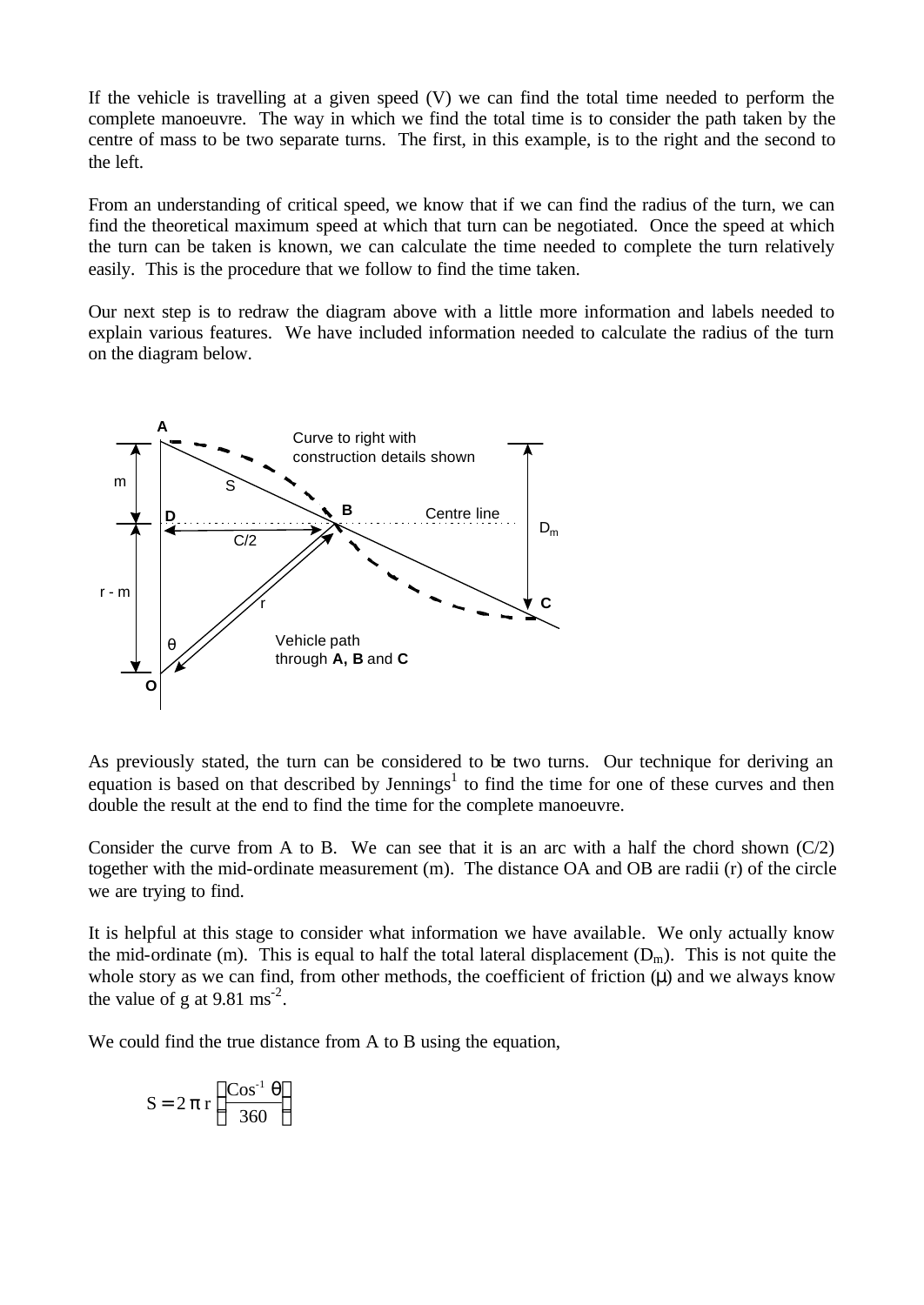Where  $\cos^{-1} \theta$  is the inverse cosine of the angle theta and  $\cos \theta$  is given using trigonometry as,

$$
Cos \theta = \frac{r - m}{r}
$$

Continuing in this way leads to some tedious calculations. To make life easier we can make an approximation and state that the distance A to B is in fact a straight line. Although not providing a perfect answer this makes our derivation very much easier. In addition this approximation becomes more realistic as the radius (r) increases.

Calculation shows that at 13 ms<sup>-1</sup> with a coefficient of 0.7 and a lateral deviation of 10 m the error this approximation makes in the final result is about 1.8%. At a higher speed of  $31 \text{ms}^{-1}$  this error is reduced to 0.3%. Lower values of mu or smaller lateral deviations also reduce the error.

Consider the triangle OBD, this is a right angled triangle. Using Pythagoras' Theorem we can write an expression for half the chord length  $(C/2)$  in terms of the radius (r) and the mid-ordinate (m),

$$
\frac{C}{2} = \sqrt{r^2 - (r - m)^2}
$$

The triangle ADB is also a right angled triangle, using our simplification above, and Pythagoras again we can derive an expression for S,

$$
S=\sqrt{\left(\frac{C}{2}\right)^2+m^2}
$$

Since we already have an expression for  $C/2$  in equation (A), we can substitute this into equation (B) to give,

$$
S = \sqrt{r^2 - (r - m)^2 + m^2}
$$

This simplifies quite nicely to become,

$$
S = \sqrt{2 r m}
$$

We already know the equation for critical speed,

$$
v = \sqrt{r \mu g}
$$

We also know that the average change of distance in given by the equation,

$$
S = V t
$$

We can substitute our critical speed equation (v) for V in the average speed equation to give,

$$
S = t \sqrt{r \mu g}
$$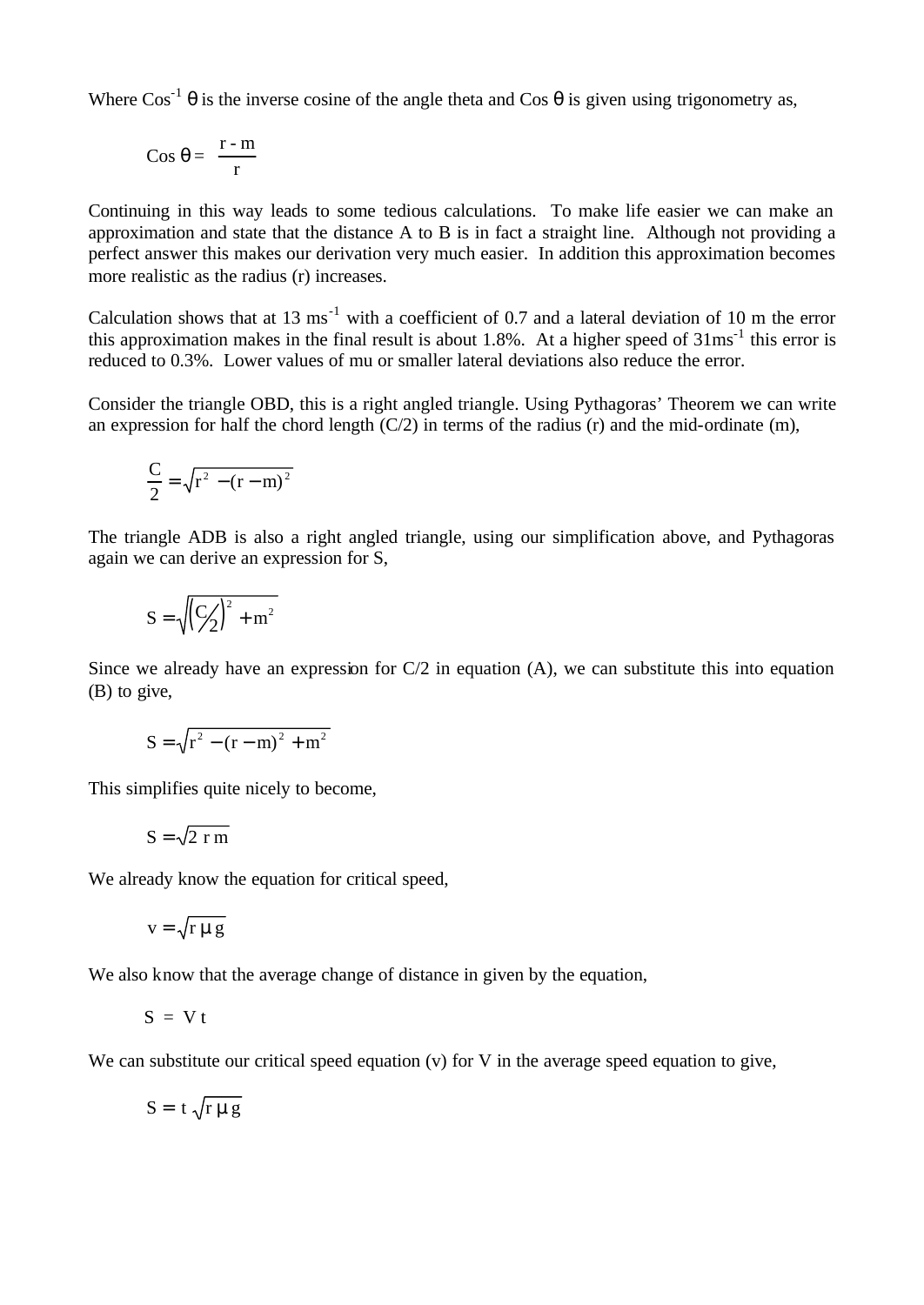Equations (C) and (D) are both equal to the distance S. We can therefore equate them to give,

$$
\sqrt{2 \, r \, m} = \, t \, \sqrt{r \, \mu \, g}
$$

This can be solved for t to give,

$$
t = \sqrt{\frac{2 \text{ m}}{\mu \text{ g}}}
$$

This is only the time for half the manoeuvre. We need to double this to find the time for the whole manoeuvre. We can also make the substitution,

$$
D_m=2m
$$

The minimum time needed to perform a complete lane change manoeuvre is therefore given by the equation,

$$
t = \sqrt{\frac{4 D_m}{\mu g}}
$$

The only factors affecting the time are the distance through which the vehicle moves laterally,  $D_m$ and the coefficient of friction (μ). This equation does not contain any term involving the speed of the vehicle. This is an important point. It means that the minimum time needed to perform a lane change manoeuvre is totally independent of the speed. Whether travelling at 5 mph or 105 mph, the minimum time needed to change lanes is a constant.

#### **DISTANCE TO COMPLETE A SWERVE**

In the previous section we derived an expression for the minimum time needed to complete a lane change manoeuvre. Let us consider again, what information we have available. We still know the lateral distance through which the vehicle moves  $(D_m)$  and now we have the time (t) as well.

If we can estimate the speed at which the vehicle is moving, we can calculate the distance over which the vehicle travels using the equation,

$$
S = V t
$$

We can substitute our expression for time, as found previously, into this equation to give,

$$
S = V \sqrt{\frac{4 D_m}{\mu g}}
$$

We can move the term for speed (V) inside the square root sign to give,

$$
S = \sqrt{\frac{4 V^2 D_m}{\mu g}}
$$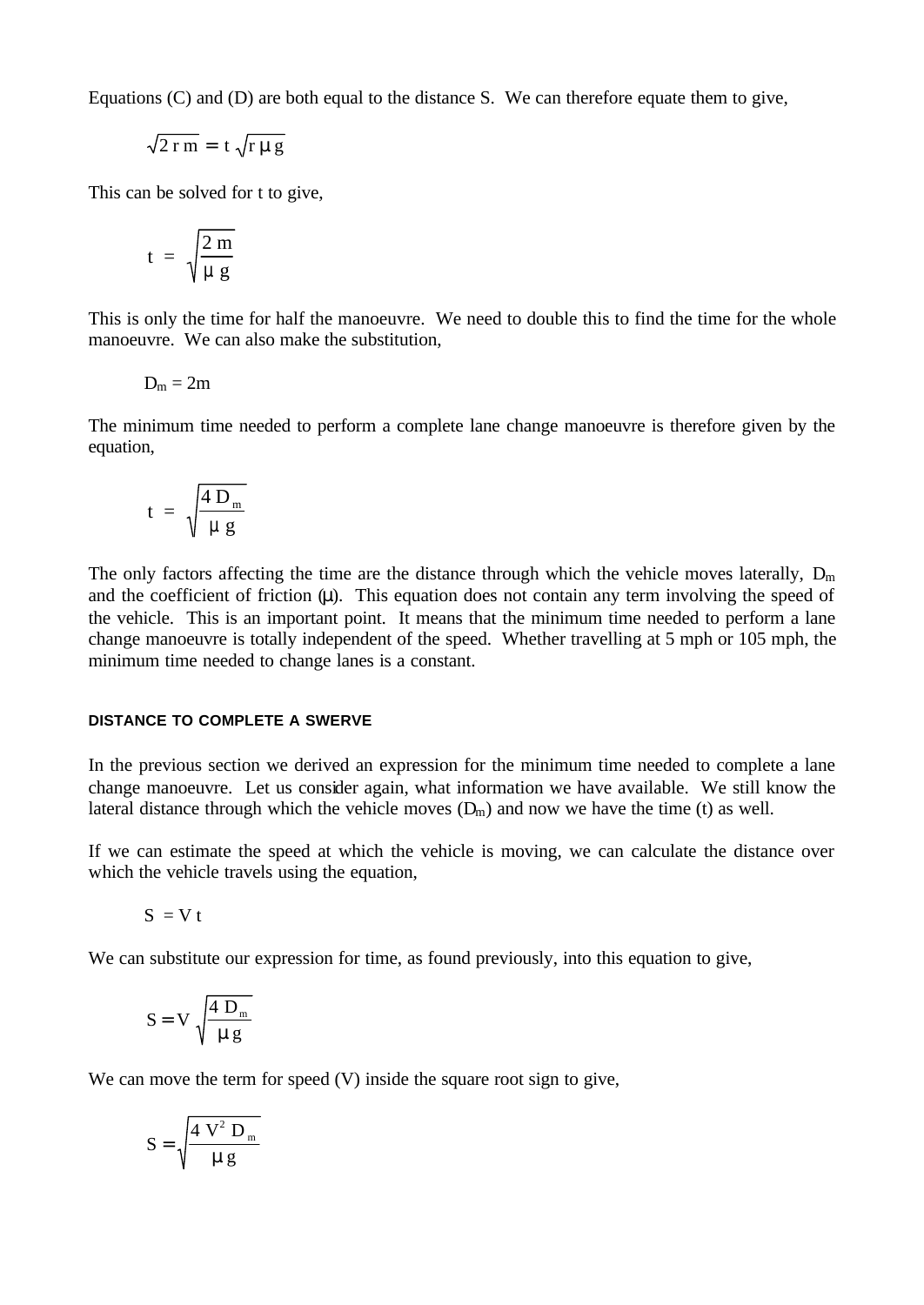Already we have a relatively simple expression for the distance over which the vehicle travels in performing a lane change manoeuvre. However this is not the linear distance along the road but the diagonal distance through which the vehicle travels, according to our straight line approximation made earlier. This distance (S) and the linear distance (L) are as shown in the diagram below.



We can use Pythagoras' Theorem to determine the linear distance (L), because S is the hypotenuse of a right angled triangle. So we have,

$$
L = \sqrt{\frac{4 V^2 D_m}{\mu g}} - D_m^2
$$

At high speeds the  $D_m^2$  term is negligible in comparison to the other term under the square root and can often be ignored.

#### **Worked Example**

A vehicle is travelling at a constant speed of 120 kph on a motorway. The driver sees a stationary car in the carriageway ahead. To avoid a collision the driver must swerve laterally 10 m to the right. The coefficient of friction is 0.80. How far will the vehicle travel along the road in changing lanes to the right, and how long will this take?

We can substitute the given values directly into the equation derived above,

$$
L = \sqrt{\frac{4 V^2 D_m}{\mu g} - D_m^2}
$$

Which gives,

$$
L = \sqrt{\frac{4 \times (120 \div 3.6)^2 \times 10}{0.8 \times 9.81} - 10^2}
$$

 $= 74.59 \text{ m}$ 

NOTE: If we had ignored the lateral change of width  $D_m$  in this equation we would obtain the result 75.25 m. This represents a difference of less than 0.9 % over the more accurate calculation.